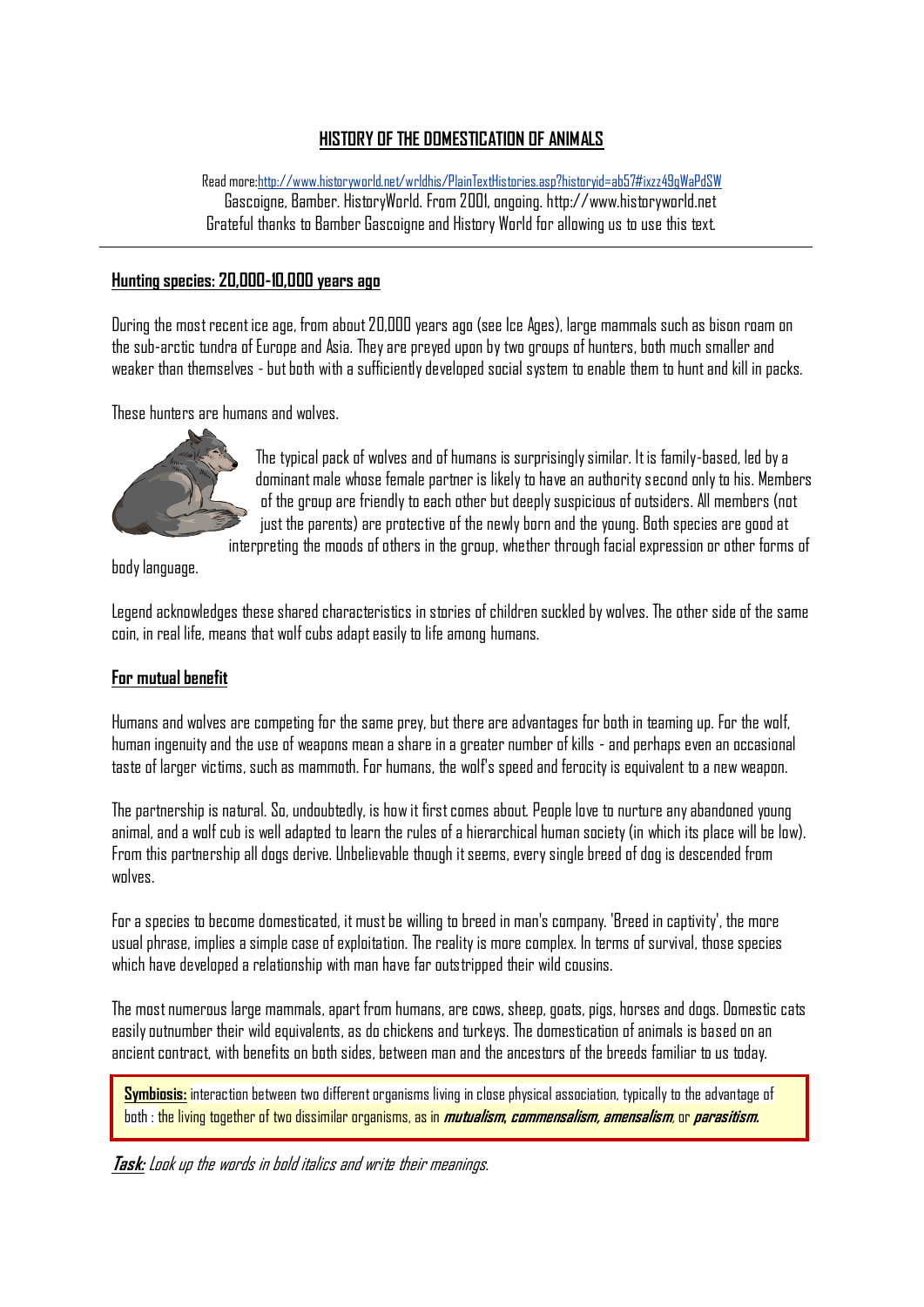### **Dogs: from 12,000 years ago**

The earliest known evidence of a domesticated dog is a jawbone found in a cave in Iraq and dated to about 12,000 years ago. It differs from a wolf in that it has been bred to have a smaller jaw and teeth. Selective breeding affects a species quite rapidly, and is a natural process for man to initiate - probably at first by accident rather than intention. A particular puppy in a litter is favoured because it has an attractive coat, barks well, is unusually friendly or obedient, noticeably large or small.



<http://thegraphicsfairy.com/vintage-clip-art-wolves-wolf-skull/> Public domain.

This is the dog which is kept and in its turn has puppies. Its desirable characteristics become perpetuated.

Images in Egyptian paintings, Assyrian sculptures and Roman mosaics reveal that by the time of these civilizations there are many different

shapes and sizes of dog. To use the word 'breed' may be anachronistic, though there is evidence that a dog very like the present-day Pekingese (almost as far as one can get from a wolf) exists in China by the 1st century AD.

By that time Roman ladies also have lap dogs; their warmth is believed to be a cure for stomach ache. A Roman writer of the period gives similarly practical reasons for selecting the colour of a dog: shepherds' dogs should be white (to distinguish them from wolves in the dark) but a farmyard dog should have a black coat (to frighten thieves).

#### **Task:** Use flash-fiction to write a short story about a wolf cub becoming part of the family of early man.

**Flash fiction** is a style of fictional [literature](https://en.wikipedia.org/wiki/Literature) of extreme brevity. There is no widely accepted definition of the length of the category. Some self-described markets for flash fiction impose caps as low as fifty-three words, while others consider stories as long as a thousand words to be flash fiction.

[https://en.wikipedia.org/wiki/Flash\\_fiction](https://en.wikipedia.org/wiki/Flash_fiction)

Your teacher will decide how long they want your story to be.

#### **Sheep and goats, cattle and pigs: 9000-7000 BC**

The first animals known to have been domesticated as a source of food are sheep in the Middle East. The proof is the high proportion of bones of one-year-old sheep discarded in a settlement at Shanidar, in what is now northern Iraq. Goats follow soon after, and these two become the standard animals of the nomadic pastoralists - tribes which move all year long with their flocks, guided by the availability of fresh grass.

Cattle and pigs, associated more with settled communities, are domesticated slightly later - but probably not long after 7000 BC. The ox may first have been bred by humans in western Asia. The pig is probably first domesticated in China.

The first reason for herding sheep and goats, or keeping cattle and pigs in the village, is to secure a regular supply of fresh meat. The hunter is dependent on the luck of the chase; if more animals are killed than can be immediately consumed, meals from the surplus will be increasingly unpleasant as the days go by. The herdsman, by contrast, has a living larder always to hand and a supply of dairy products as well.

These animals also provide for almost every other need of neolithic man. While they are alive, they produce dung to manure the crops. When they are dead, they provide leather and wool for garments; horn and bone for sharp points, of needles or arrows; fat for tallow candles; hooves for glue.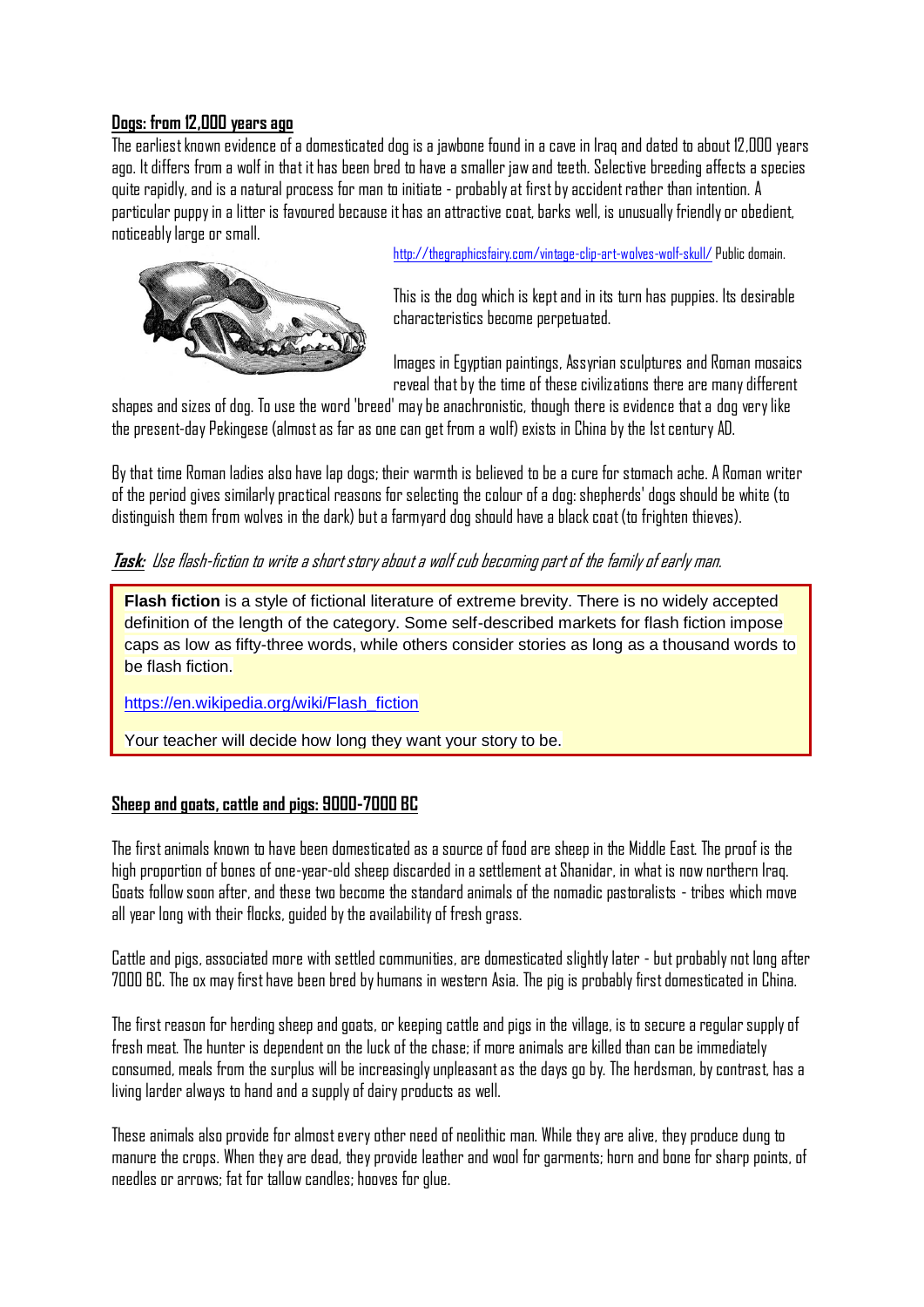**Task:** You might notice that some of this text sounds a little more 'present tense' than a usual recount of facts, even though the subject matter and time-line is way into the past. Can you re-write it in the full past tense?

# **Draught animals: from 4000 BC**

Of the four basic farm animals, cattle represent the most significant development in village life. Not only does the cow provide much more milk than its own offspring require, but the brute strength of the ox is an unprecedented addition to man's muscle power.

From about 4000 BC oxen are harnessed and put to work. They drag sledges and, somewhat later, ploughs and wheeled wagons (an almost simultaneous innovation in the Middle East and in Europe). The plough immeasurably increases the crop of wheat or rice. The wagon enables it to be brought home from more distant fields.

India and Southeast Asia use another version of the domesticated ox, well adapted to hot wet conditions - the water buffalo. Whether dragging a plough-like tool through a flooded field or hauling a cart on a dry track, the buffalo is ideally suited to the role of a farm animal in rice-growing areas. Like other members of the ox family, it also provides a good supply of milk.

The buffalo is first domesticated somewhere in the near-tropical regions of Asia. Precisely where or when is not known, but buffaloes feature as domestic animals on the seals of the Indus civilization.

**Task:** Write five questions that you might ask a primary school pupil to answer if this section about draught animals was a comprehension exercise.

## **Cats: from before 3000 BC**

Apart from dogs, cats are the only domesticated animals to dwell indoors with humans. It is also the only one which is solitary in the wild, as opposed to living in packs, herds or flocks. As a result the cat has been able to take what it wants from man (food, shelter, play) and to pay its dues in return (pest control) without losing contact with its original identity.

Cats have remained closer than other domesticated animals to their wild cousins, partly because it is so difficult to control their breeding. And they are more able than any other to fend for themselves, in the country or even in a city, if human support is withdrawn.



It is not known when cats are first domesticated. But by the time of the earliest civilization they have already acquired in the human mind a characteristic which they have never lost - the quality of mystery.



In the temples of Egypt cats are sacred animals, and are mummified in their millions. In folk stories of all nations a cat is the natural companion for people who possess an alarming second sight, such as witches.

**Task:** Make inferences and refer to evidence in the text to show that we consider cats to be 'mysterious'.

The lynx is sometimes referred to as 'The Keeper of Secrets'. Why do you think that might be? **©Ervin Van Maanen**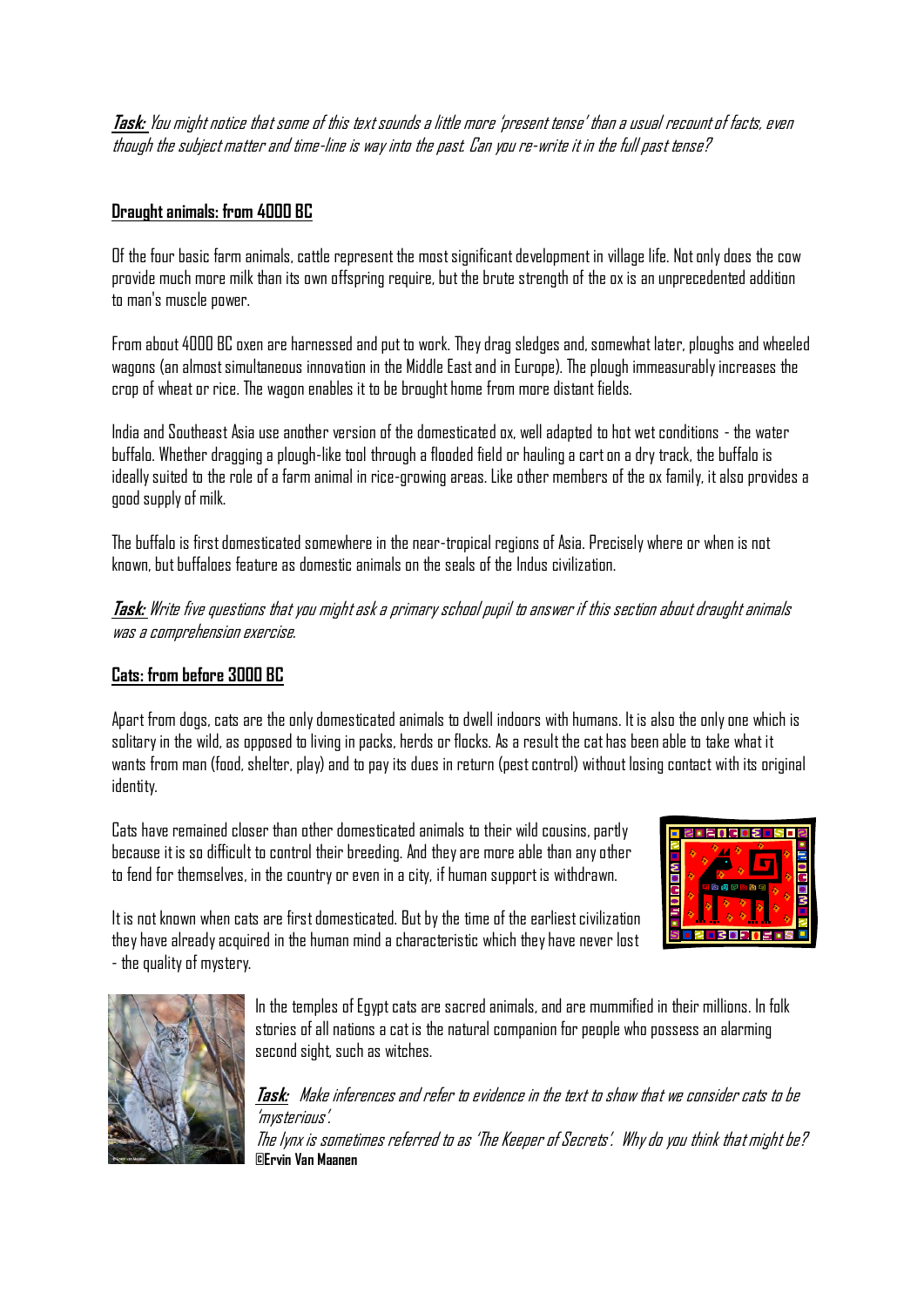## **Horses: 3000 BC**

Humans acquire their most important single ally from the animal kingdom when they domesticate the horse, in about 3000 BC.

Wild horses of various kinds have spread throughout most of the world by the time human history begins. Their bones feature among the remains of early human meals, and they appear in cave paintings with other animals of the chase. Some of their earliest fossil remains have been found in America, but after arriving across the Bering Land Bridge they become extinct in that continent. They are reintroduced by European colonists in the 16th century.

A natural habitat of the wild horse is the steppes of central Asia. Here, with its ability to move fast and far, it can gallop out of harm's way and make the most of scarce grazing. And here, some 5000 years ago, humans first capture, tame and breed the horse. The original purpose, as with cattle, is to acquire a reliable source of meat and subsequently milk. But then, in a crucial development, tribesmen discover that they have at their disposal a means of



transport.

With a horse beneath him, man's ability to move is improved out of all recognition. The next comparable moment in the story of human speed does not arrive for another 5000 years - with steam trains. **This work is not an object of copyright.**  <http://kolekzioner.net/modules/smartsection/item.php?itemid=224>

The first domesticated horses are of a size which we would describe as ponies. Horses of this kind were still living in the wild in Mongolia until quite recent times. Discovered there in the 1870s, and named Przewalski's horse, they survive now only in zoos.

The entire range of horses known to us, from the mighty carthorse down to the smallest ponies, is the result of human breeding. Other wild breeds, now extinct, have been added to the stock. One such example is the tarpan, which was the native breed in Europe.

**Task:** The text about horses is 288 words long. (Disregard the attribution of the image.) Take the piece about horses and precis it down to …………. words. (Your teacher will decide on number of words.)

#### **Asses: 3000 BC**

At much the same time as the wild horse is being domesticated in the region of the Black Sea and the Caspian, its cousin the ass or donkey (a member of the same equus family) is tamed in Egypt. At this time the donkey appears to have roamed wild in northeast Africa and up through the Fertile Crescent into Mesopotamia.

So both horse and the ass, from north and from south, become available to two of the earliest civilizations - in Mesopotamia and Egypt.

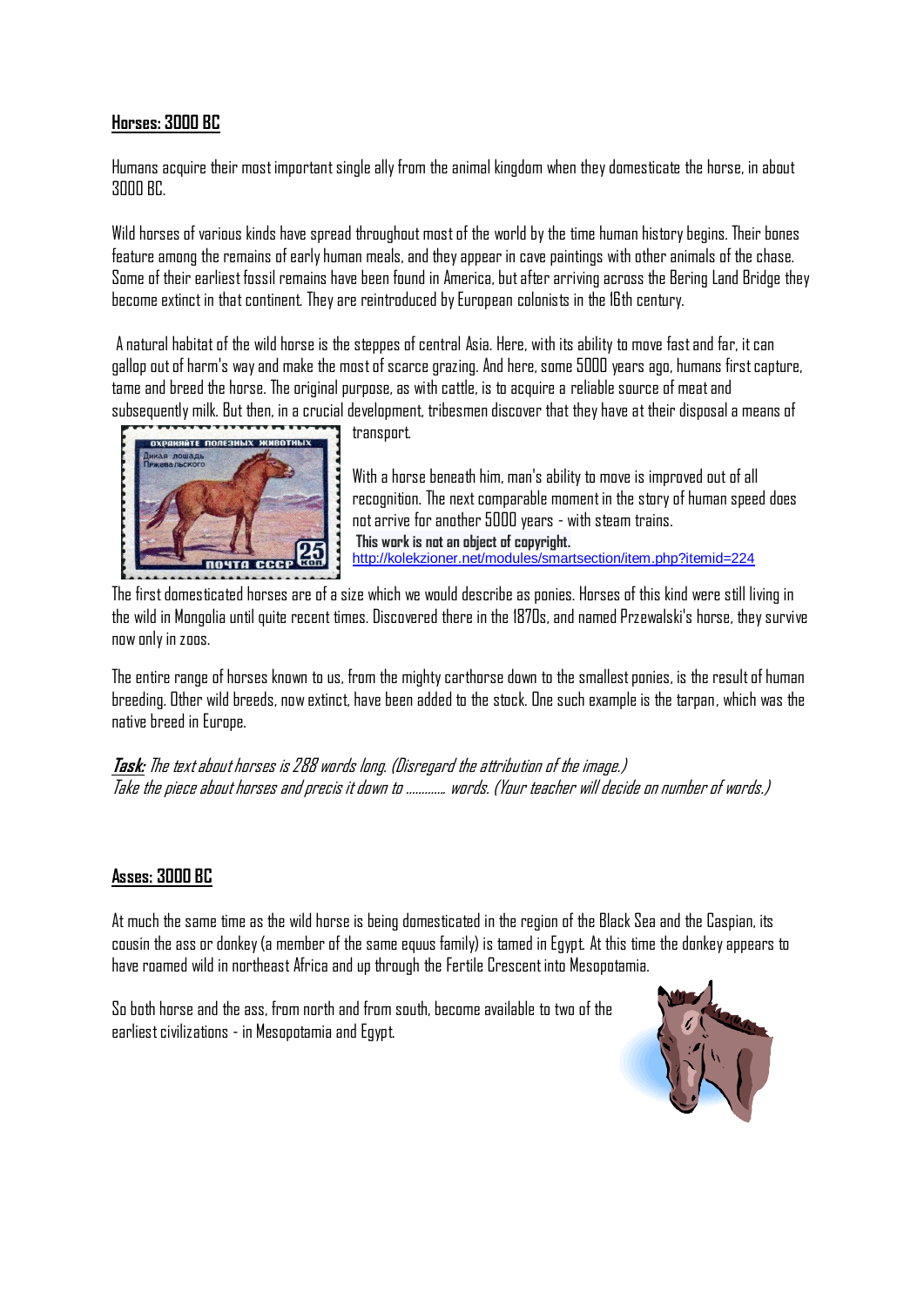## **Silk moths: 3000 BC**

In China an indigenous silk moth is co-opted for man's purposes. Bombyx mori is still the only insect to have been fully domesticated (in the sense that, unlike the bee, it cannot live in the wild and is not known in a wild form). The silk moth has lost the power to fly; its caterpillar can find no mulberry leaves for itself. The species exists, and survives, only because humans like silk.

The earliest known silk from bombyx mori was found in a bamboo basket unearthed by archaeologists in China. Other pieces in the same basket were from wild silkworms. The fragments date from between 2850 and 2650 BC.

**Task:** Comment on the following text: **' The silk moth is still the only insect to have been fully domesticated (in the sense that, unlike the bee, it cannot live in the wild and is not known in a wild form). The silk moth has lost the power to fly; its caterpillar can find no mulberry leaves for itself. The species exists, and survives, only because humans like silk.'**  Can you give any other examples where man's interference has severely damaged a living creature, (or still does?)

# **Camels: 3000-1500 BC**



As beasts of burden and transport, camels occupy an important place alongside horses and donkeys. Two small members of the camel family, the llama and the alpaca of South America, are domesticated first probably before 3000 BC. At that time both species appear to have been on the verge of extinction. Domestication by the American Indians saves them. Neither the llama nor the alpaca exists now in the wild.

 $\blacklozenge$  The larger of the two, the llama, is primarily a beast of burden, while the shaggy alpaca is valuable for its wool. Neither animal is strong enough to pull a plough or drag a cart - two important steps in

the story of civilization which are denied to the early Americans.

In the parched regions of North Africa and Asia two different species of camel become the most important beasts of burden - the single-humped Arabian camel (in North Africa, the Middle East, India) and the double-humped Bactrian camel (central Asia, Mongolia). Both are well adapted to desert conditions. They can derive water, when none is available elsewhere, from the fat stored in their humps.

It is probable that they are first domesticated in Arabia sometime after 1500 BC. By about 1000 BC caravans of camels are bringing precious goods up the west coast of Arabia, linking India with the Mediterranean and Mesopotamia.

**Task:** What evidence is there in the text that the opposite of what happened to the silk moth happened to the llama and alpaca?

Think about it: Do you think that the llama and alpaca could be reintroduced to their former ecosystem? Why/why not? Do North African and Asian camels store water in their humps?

## **Poultry and pigeons: 2000 BC**

The red jungle fowl, a member of the pheasant family, lives in the forests and bamboo jungles of India and Southeast Asia. The male makes an impressive crowing sound and is dignified by a comb on his head and wattles under his beak. Jungle fowl of this kind are captured and kept for their eggs and their flesh by about 2000 BC in Asia. It is thought that all domestic poultry in the world today are descended from this one species.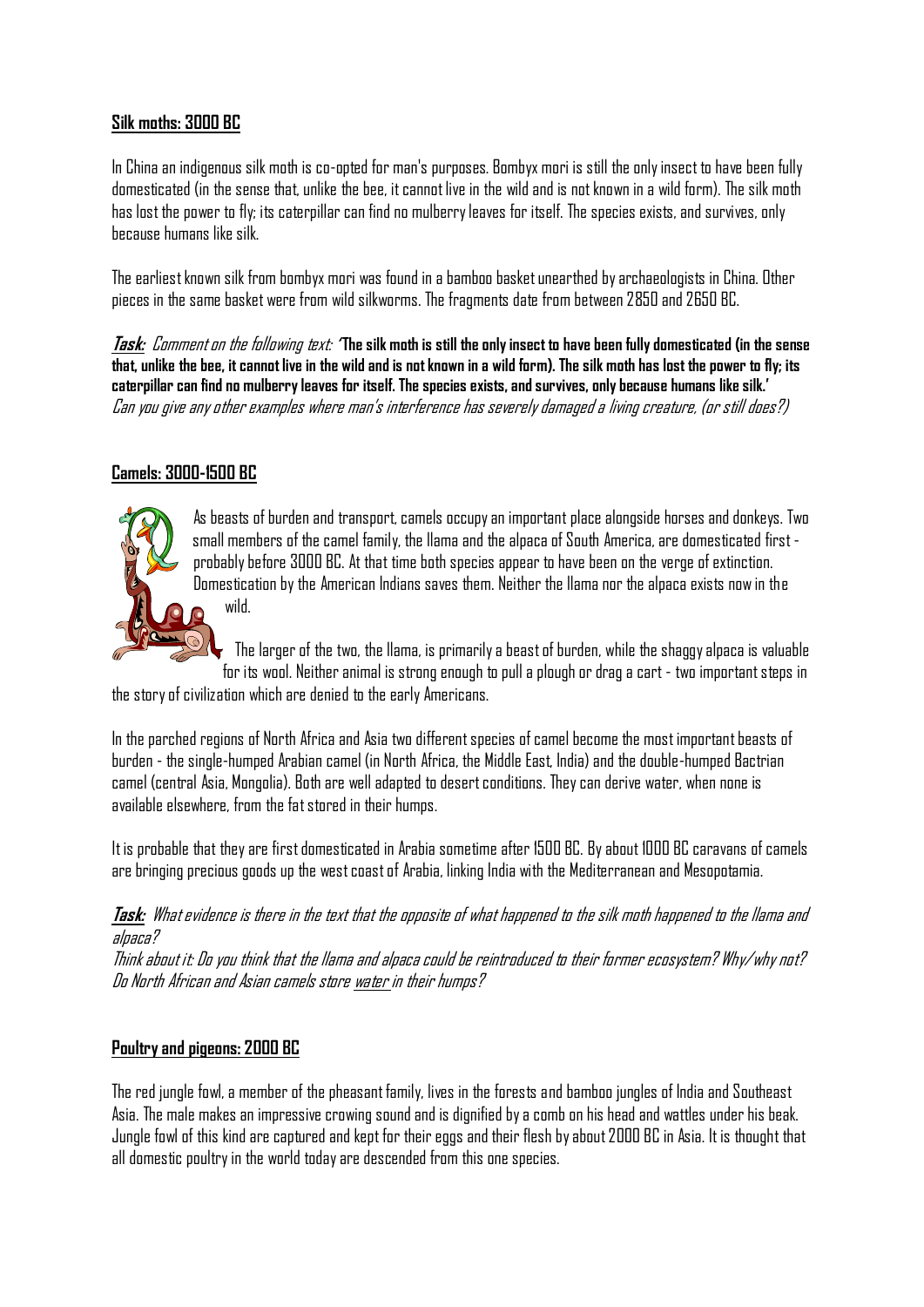At much the same period, in Egypt, pigeons are first persuaded to live and breed in the proximity of humans - again as a reliable source of protein. But some 3000 years later it is discovered that they have an extra and unusual talent. Some of them can be trained to fly home.

## **Elephants: 2000 BC**



India is the region where elephants are first tamed, during the Indus civilization. The two species of elephant are at this time widespread - the Indian elephant throughout temperate Asia as far west as Syria, and the African elephant in regions north and south of the Sahara. (The mammoth has become extinct by the end of the last glacial period, about 10,000 years ago - partly through climatic changes and partly at the hands of human hunters.)

It is not known when elephants are first trained to take part in war, but by the 3rd century BC they are a valuable military force in both India and North Africa. An ability to learn tricks also makes the elephant a performing animal, popular in the arena of the Roman circus.

**Task:** We see very few performing elephants in circuses these days. Why do you think that is? Do you think performing animals are a good thing or a bad thing? Why? Dancing bears are still common across some countries. How do you feel about that? What could **we** do about it?

## **The honey of the bee: before the 6th century BC**

No doubt hunter-gatherers, when they find the honey of bees in a hollow tree, often risk a sting for the pleasure of sweetness. The story of beekeeping can be described as the search for safer and more convenient ways of robbing a bees' nest.

The turning point in the domestication of the bee is the discovery that a swarm of bees can be coaxed into a specific nest - one designed by man for his own convenience in collecting the honey, and with it the useful substance of beeswax.

It is not known when the beehive is first developed, but the Greeks in classical times use a design which for centuries remains standard in much of Europe. Known as a skep, it is a dome constructed from a continuous coil of woven straw - looking much like an upturned basket. It stands on a wooden platform with a hole in, through which the bees enter.

The disadvantage of such a system is that the removal of the honey involves disturbing the nest of the bees. From the 17th century, when wooden hives come into use, extra chambers are added for the collection of honey. But the major improvement in beekeeping techniques is the achievement of a 19th-century clergyman, L.L. Langstroth.

## **Task:** For what could you use **beeswax**?

Try this experiment: Put some honey into a petri dish and leave it on a windowsill for a number of weeks. (I've sometimes left it for a whole term.) What happens to the honey?

Now write up yourexperiment, using these headings: **Experiment question, hypothesis, equipment, method, data to be used, results, data analysis, conclusions.** (Of course, you can't yet fill in some of the parts of the experiment. Just leave those blank for a later session.